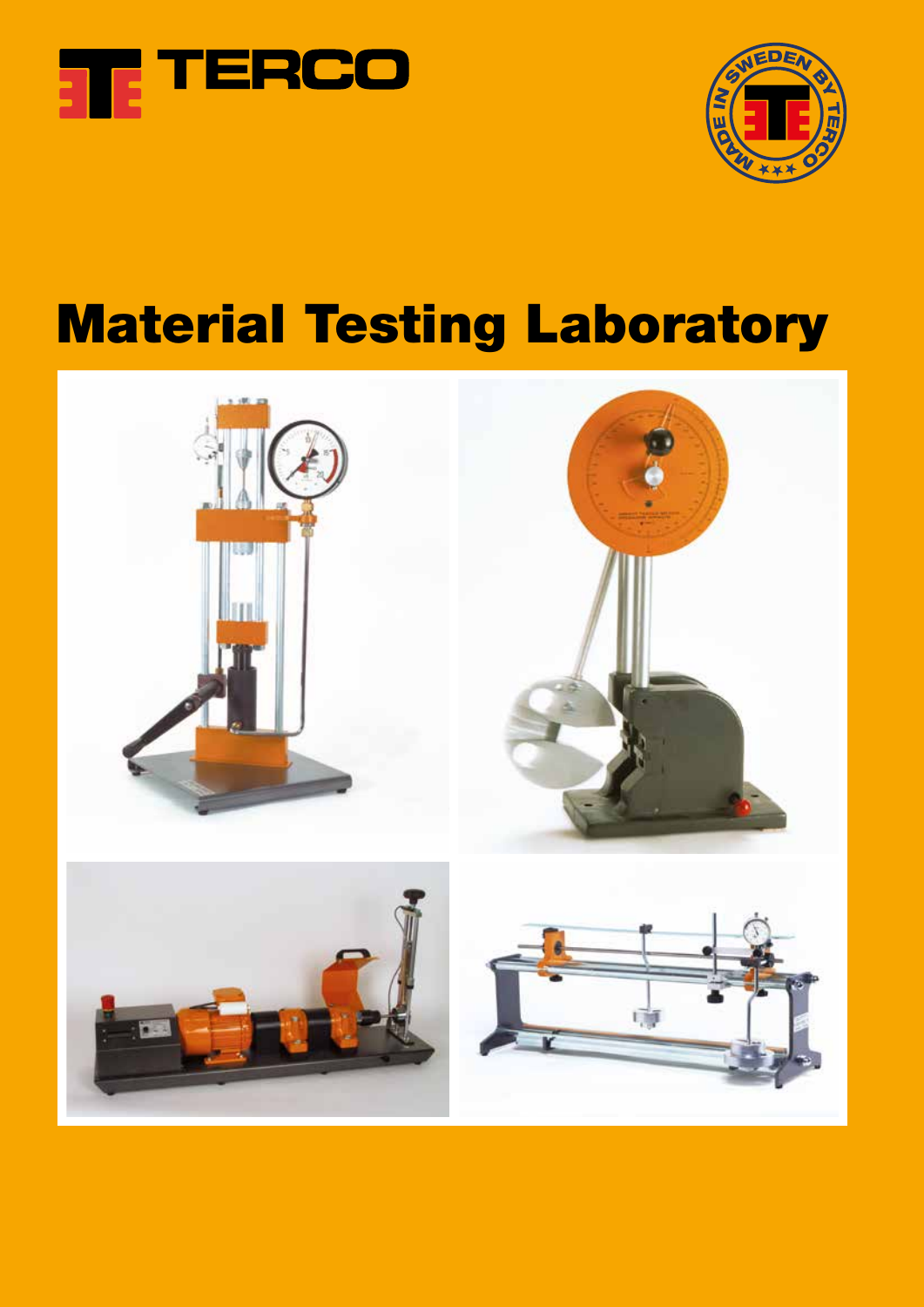

### **MATERIAL TESTING LABORATORY**

#### **EQUIPMENT FOR TESTING STRENGTH OF MATERIALS**

The equipment is of a conveniently small size which reduces costs. This makes it possible for schools and colleges to buy complete sets of equipment instead of only being able to afford one or two items. Large number of students can thus follow courses which were previously only available to a privileged few.

| Ref.No.       | <b>Contents</b> |
|---------------|-----------------|
| MT3005        |                 |
| MT3004-E      |                 |
| MT3017        |                 |
| MT3047        |                 |
| MT3007        |                 |
| MT3037        |                 |
|               |                 |
|               |                 |
| <b>MTH500</b> |                 |
| <b>MTH600</b> |                 |
| MT3012-E      |                 |
| MT3016        |                 |

*Terco reserves the right to make changes in the design and modifications or improvements of the products at any time without incurring any obligations*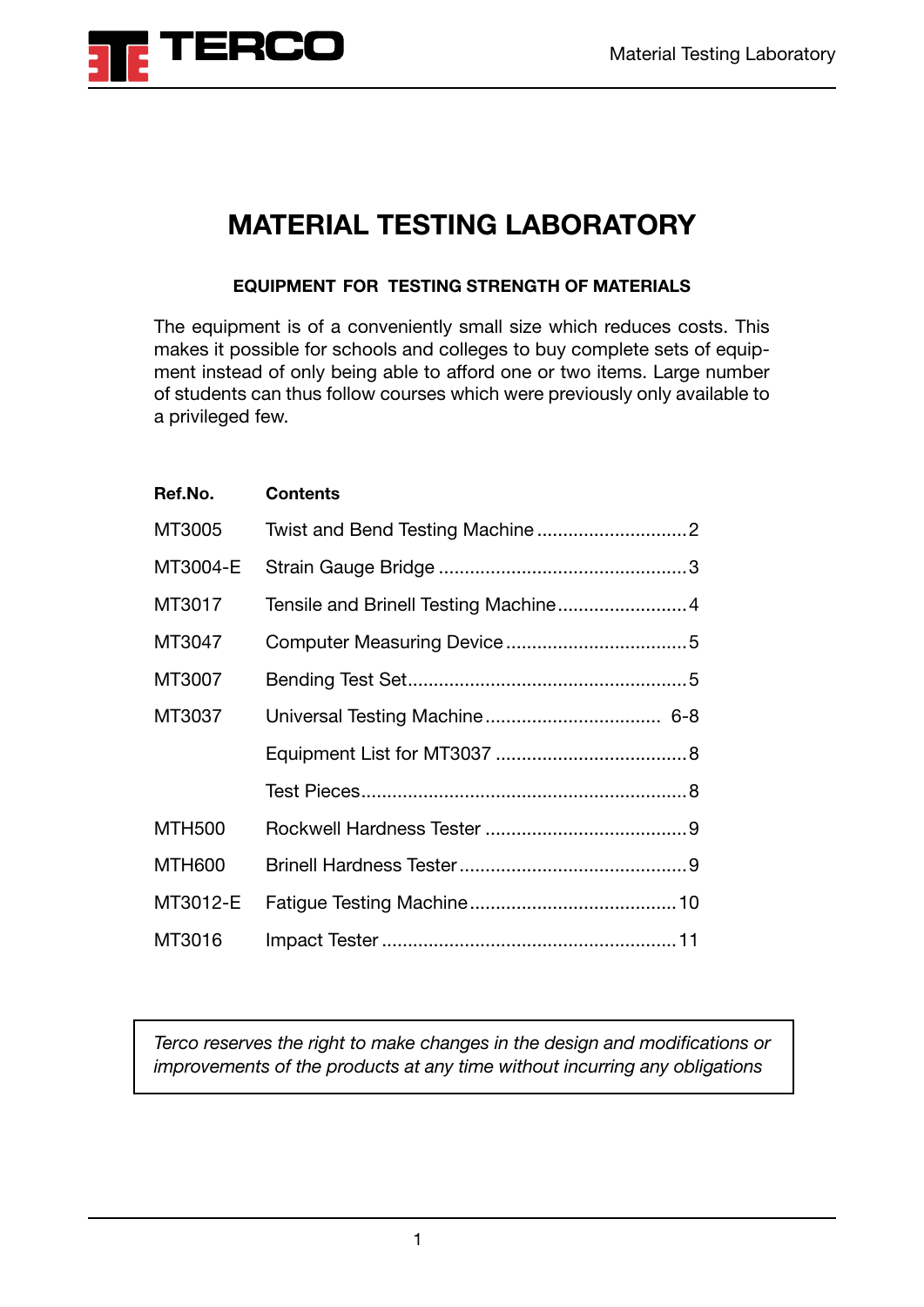

### **MT 3005 Twist and Bend Testing Machine**



*MT 3005 Twist and Bend Testing Machine*



*Freely supported in both ends One end fixed*



*Both ends fixed Twisting Twist diagram*



*One end fixed and one end freely supported*







MT3005 is a combined twist and bend testing machine. It can be used both in laboratory exercises, and in conjunction with theoretical work on twist and bending. Its size and weight makes it easy to carry between classrooms.

#### **Twist**

You use twist tests to determine and compare the modulus of rigidity for different materials and to demonstrate the deformation formula.

#### **Bending**

You use bending tests to determine the modulus of elasticity of different materials. You also use them to demonstrate, for example, the relation between load, moment of inertia, distance between supports, modulus of elasticity, and deflection.

The test pieces for bending tests are of different dimensions, so you can determine the relation between moment of inertia and dimension of a material.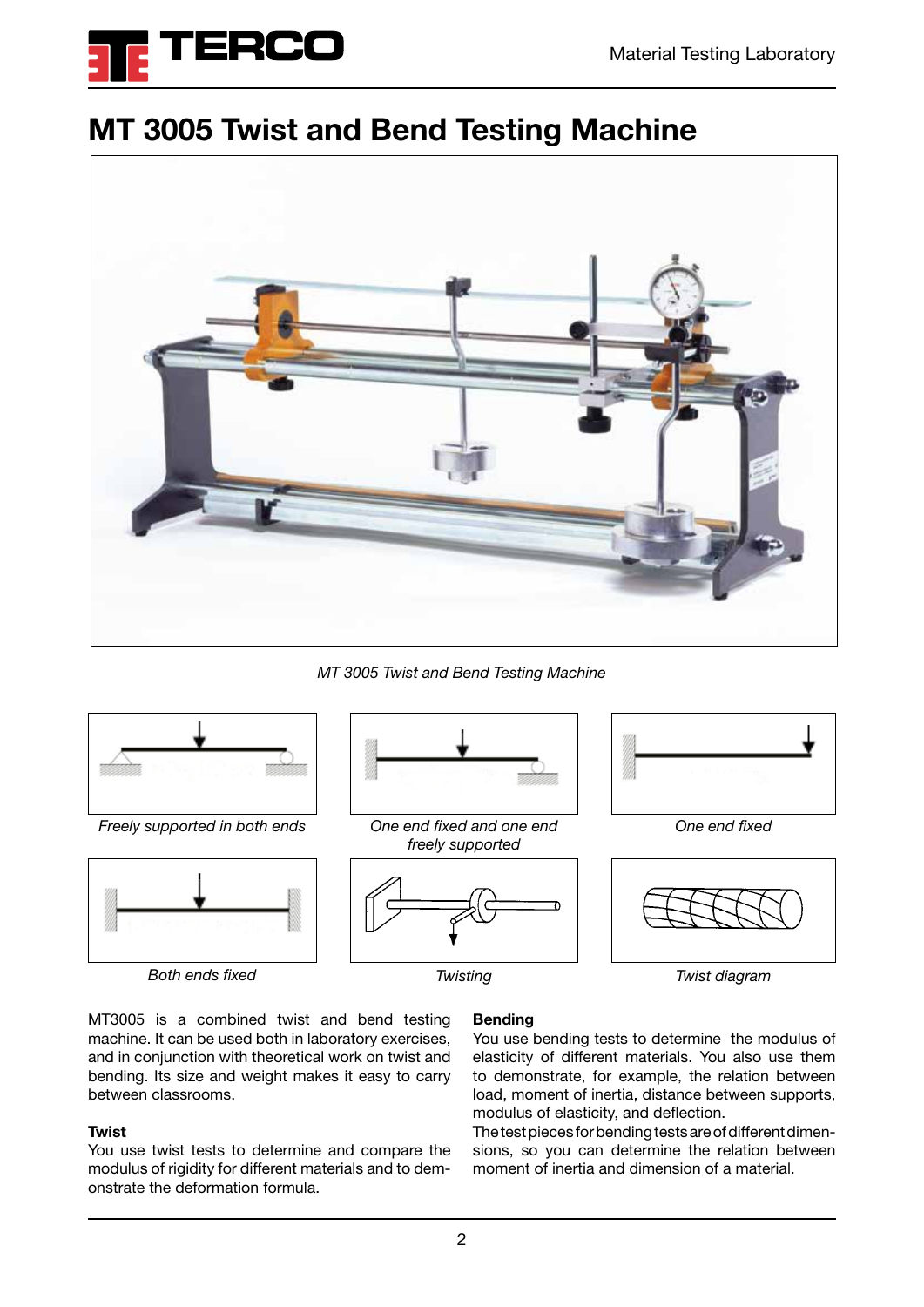

#### **Exemples of experiments**

- -Investigate the relationship between load, span, dimensions and deflection of a beam.
- Ascertain the coefficient of elasticity for steel, brass, aluminium and wood.
- -Investigate the relationship between the torsional moment, clamping length and torsional angle of a shaft.
- Determine the shear modulus of steel, brass, and aluminium.
- -Investigate the difference of having one end of the test piece fixed, both ends fixed, and no end fixed.

| <b>Technical data</b>                |                   |                   |
|--------------------------------------|-------------------|-------------------|
| Max distance between supports 600 mm |                   | <b>Dimensions</b> |
| Accuracy of bending                  | $0.01$ mm         | Weight            |
| Accuracy of twisting                 | 0.01 mm (degrees) |                   |

#### **MT3005 comprises:**

- Twist and Bend Testing Machine
- Two loading devices ( 0.25 Kg )
- Two 1 kg weights
- Four 0.5 kg weights
- One dial gauge
- Seven steel test pieces of rectangular cross-section
- One wood test piece of rectangular cross-section
- Three test pieces, diameter 8 mm, of resp. steel, aluminium, and brass
- Two end fixtures
- Laboratory manual

Dimensions 790x225x345 mm  $13$  kg

### **MT3004-E Strain Gauge Bridge with PC Interface**



*MT3004-E Strain Gauge Bridge* 

MT3004-E is a measuring bridge for the study of deflection and load variations, suitable for use in combination with the Twist and Bend Testing Machine MT3005 and the test pieces of steel and aluminium. The two included test pieces are provided with two strain gauges (120  $\Omega$ ) each, connecting cables and contacts. The gauges are protected against the ingress of moisture and against mechanical damage. The measuring bridge is controlled by a microprocessor. The strain per unit of length (micro strain) is read directly on the instrument. The instrument has very high accuracy and can be used in connection with any strain gauge measurement provided the gauge factor value K is within 1.50 - 2.50. The equipment is equipped with interface for connection to PC and the necessary software is included in the delivery.

Software includes: Save measured data, graphic presentation, and calculations.



*MT3004-E connected to MT3005*

#### **MT3004-E comprises**

- Strain Gauge Bridge
- 2 test pieces with strain gauges (2 different steels)
- Connecting cables and contacts (4 mm)
- Manual
- Software

#### **Technical data**

| Self zeroing               |                                                 |
|----------------------------|-------------------------------------------------|
|                            | Adjustable Gauge Factor value $(1.5 < K > 2.5)$ |
| Range +/- 2000 microstrain |                                                 |
| Linearity                  | $0.2 \%$                                        |
| Accuracy                   | $1\%$                                           |
|                            | Supply Voltage 230 V 50/60 Hz (MT3004-E)        |
|                            | 110 V 60 Hz (MT3004-E-116)                      |
| Dimensions                 | 250 x 150 x 300 mm                              |
| Weight                     | 2 Kg                                            |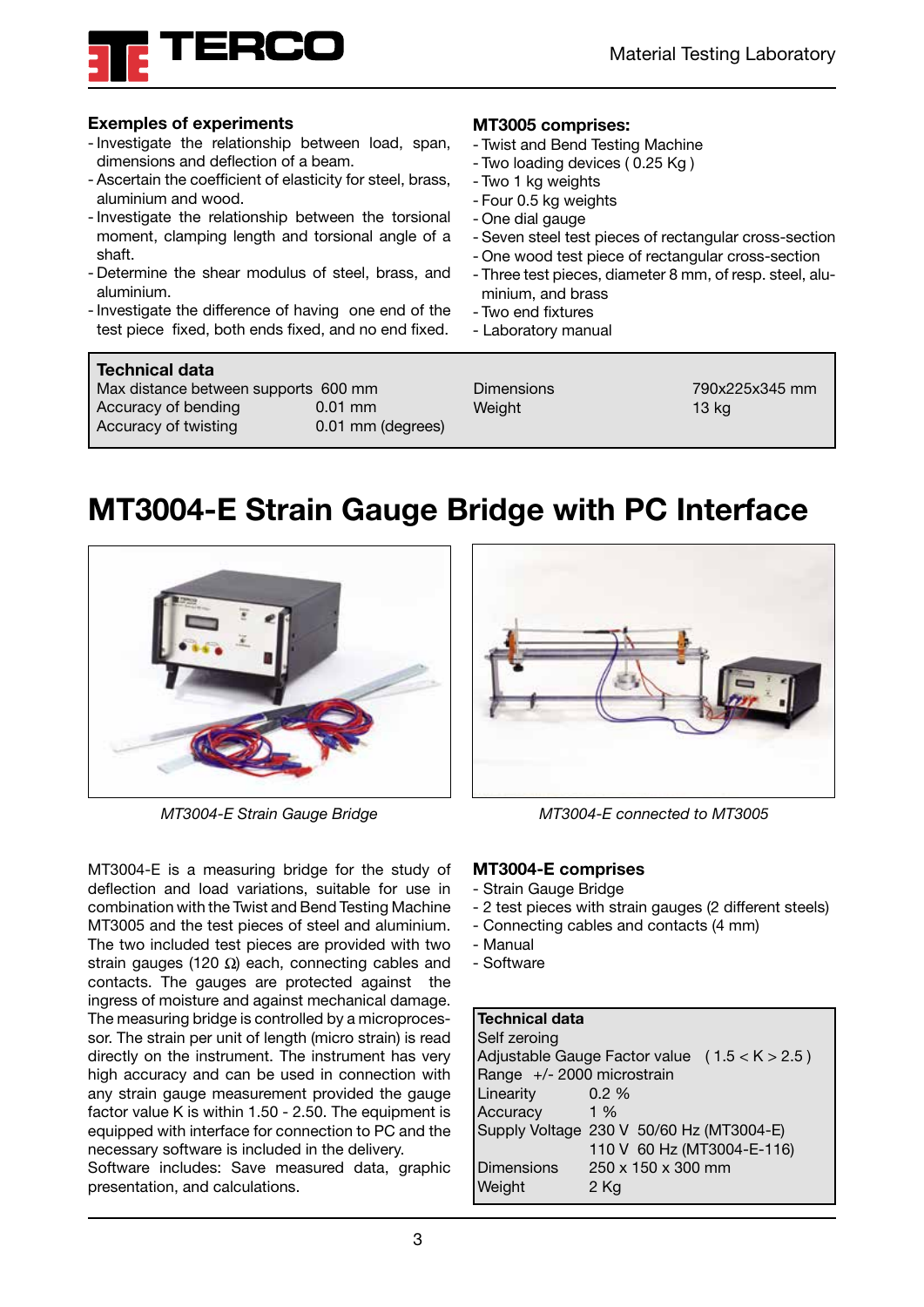

### **MT3017 Tensile and Brinell Testing Machine**



*MT3017 Tensile and Brinell Testing Machine*

#### **MT3017 comprises:**

MT3018 Tensile Equipment. See page 7

- Test piece holders
- Tensile test rod set incl. 4 x 5 pieces: steel, aluminium, brass, and copper
- MT3019-3017 Brinell Testing Set. See page 7
- Steel ball indentor (10mm)
- Brinell test set incl. 4 x 5 testpieces: steel, alumininum, brass and copper
- Measuring magnifier

Tool Box containing:

- Sliding caliper and above testpieces

Laboratory manual

MT3017 is a hydraulic tensile testing machine with a screw-type operating cylinder which results in completely smooth and stepless loading.

The cylinder is operated by a crank designed so only light hand power is required to obtain maximum load. The pedagogic design of the machine allows the student to observe what is happening throughout the entire process. Its convenient size and sturdy structure make the MT3017 a highly reliable and safe machine. The power is shown on a large and clearly visible indicating instrument which is graduated in kN (kilo Newton). The instrument has a maximum value indicator on the test rod which shows the power at failure.

The extension is measured by a gauge with an accuracy of 0.01 mm.

The machine provides extremely fine tensile testing charts where the elastic range, the yield range, and the plastic range are clearly indicated.

The tensile test rods for the MT3017 are 5 mm in diameter with threaded ends. This makes them very easy to mount and also ensures reliable fastening.

The MT3017 can also be used for Brinell testing. A Brinell kit MT3019-3017 and measuring magnifier are included. This machine may also be used for bending and buckling tests.

#### **Test pieces included in delivery of MT3017**

- MT3018-1, Tensile Test Rods, steel 5 pcs
- MT3018-2, Tensile Test Rods, aluminium 5 pcs
- MT3018-3, Tensile Test Rods, brass 5 pcs
- MT3018-4, Tensile Test Rods, copper 5 pcs
- MT3019-1, Brinell Test Piece, steel 5 pc
- MT3019-2, Brinell Test Piece, aluminium 5 pc
- MT3019-3, Brinell Test Piece, brass 5 pc
- MT3019-4, Brinell Test Piece, copper 5 pc

#### **Optional equipment**

MT3037-2 Clamping Jaws. See page 7 MT3037-3 Compressing Tool Set. See page 7 MT3007 Bending Test Set. See page 5

**Technical data** Maximum load 20 kN Max movment of Approx. 20mm operating cylinder Dimensions 360x360x820 mm Weight 24 kg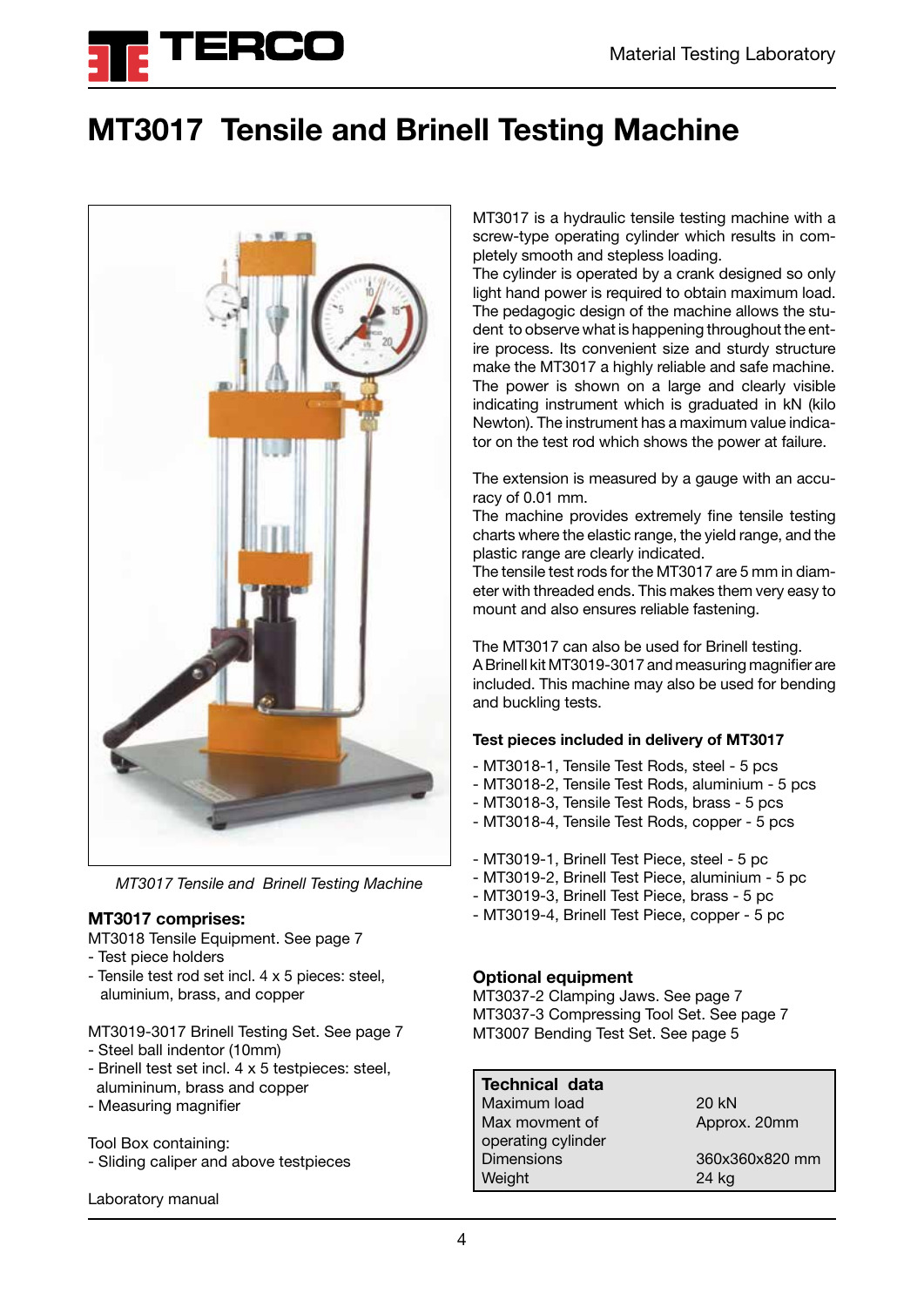

## **MT3047 Computer Measuring Device**



#### **Tensile diagrams for different materials**













#### **MT3007 Bending Test Set (opt. for MT3017)**

MT3007 Terco Bending Test Set is an easy to use kit for bending tests, and can be used together with our Tensile Testing Machines MT3017.

The system consists of a study base profile of steel where two supports can be placed in four different fixed positions. The span width is varied between 100 and 200 mm. The test set comprises 5 test pieces of steel with the length of 250 mm.

Dimensions 6x25; 6x35; 6x50; 8x25; 10x25 mm.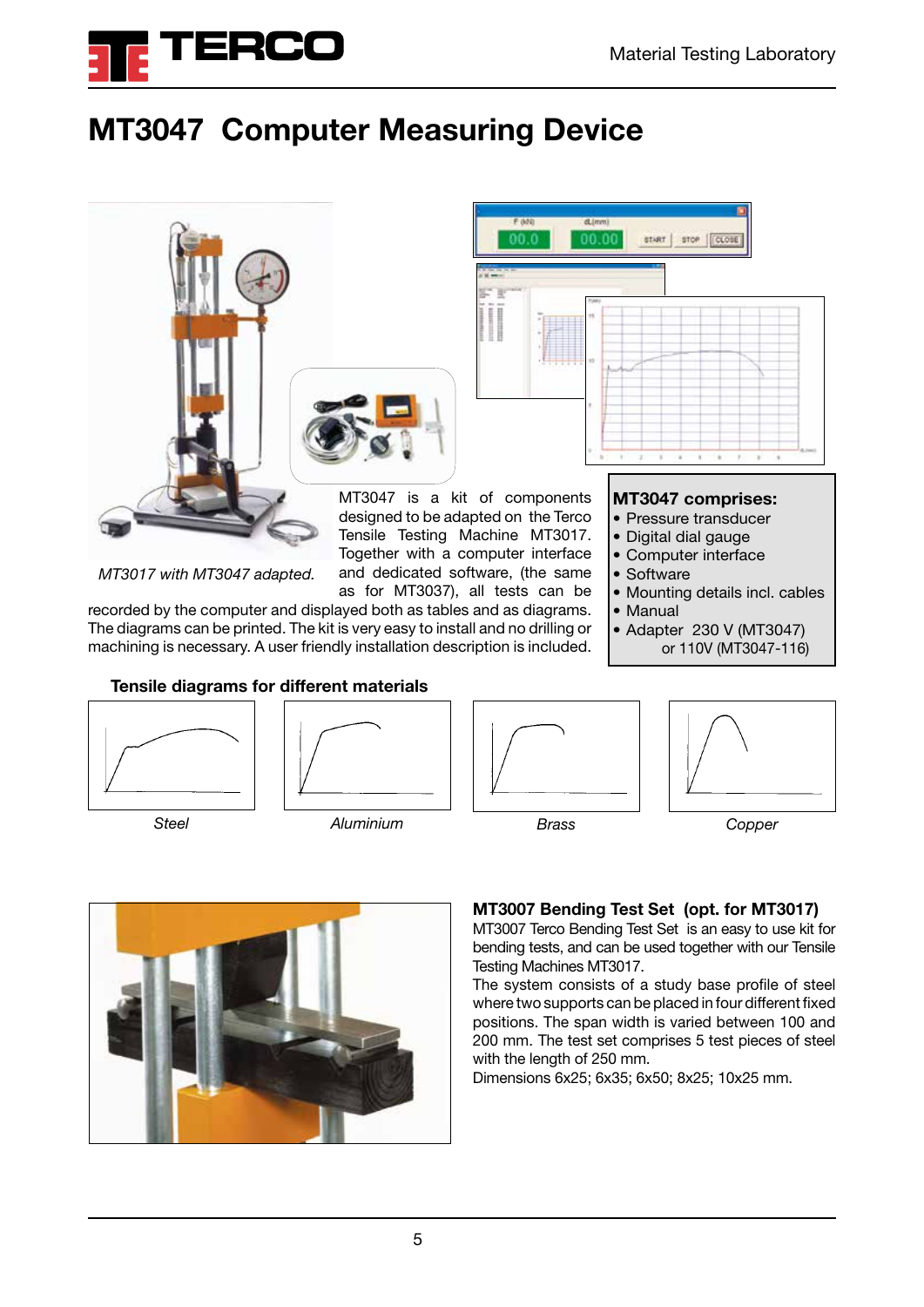

### **MT3037 Universal Testing Machine**



 *MT3037 Universal Testing Machine*

#### **MT3037 Universal Testing Machine**

MT3037 is an Universal Testing Machine capable of a wide range of tensile and compression tests. The machine is specially designed for teaching purpose, and very easy to handle.

With the standard unit different kind of tensile tests can be performed on various metal test pieces as well as compression tests, bending tests and hardness tests according to Brinell.

Using special accessories, folding tests, shearing tests as well as deep drawing tests can be carried out.

The machine is fully automatic and the power is generated by a motor driven hydraulic cylinder. It can be controlled both manually or by computer.

The speed of the cylinder can be manually adjusted to the requirement of the test. The power is transferred extremely smooth and with constant speed, thus giving best possible test results which is important for the tensile tests.

The power as well as the elongation is displayed on the monitor both as digital values and as bar diagrams (see figures). After the test a complete diagram, with values sampled 4 times/sec, is displayed both as tables and as diagrams. The diagrams can be printed out.

For the safety of the users the machine is equipped with a plastic cover.

The cover can be tilted to give complete access to the machine during set up.

It comprises a saftey door, which is equipped with a security lock. The machine can not operate unless this door is closed.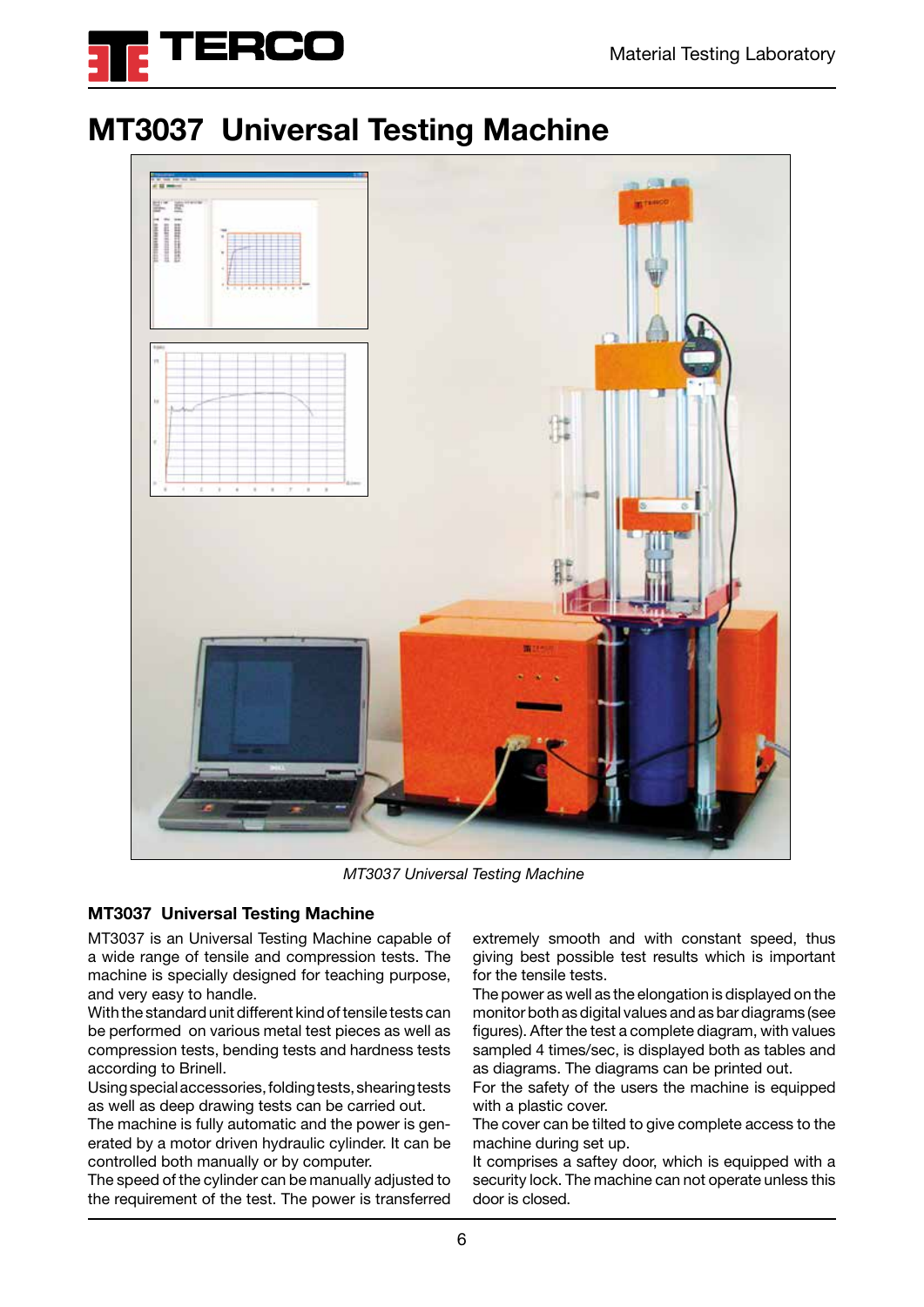

### **Accessories for MT3037**



#### **MT3018 Tensile Test Set (standard)**

This set includes Tensile Test Piece Holders and 4 set of Tensile Test Rods of different metals; 5 steel, 5 aluminium, 5 brass, and 5 copper i.e. totally 20 testpieces.

This set is included in the code no. MT3037.



**MT3019-3037 Brinell Test Set (Optional).**  This set includes a 12 mm steel ball intentor magnifying glass and 4 sets of Brinell Test Pieces of different metals; 5 steel, 5 aluminium, 5 brass, and 5 copper i.e. totally 20 testpieces. MT3019-3017 has a steel ball indentor of 10 mm and is indended for MT3017 (see page 4).



#### **MT3037-2 Clamping Jaws ( optional )**

To be used for testing of sheet material like metal sheet and plastics. It requires special designed test pieces to avoid breaking inside the jaws. MT3037-2 can also be used together with MT3017.

| <b>Technical data</b>       |                 |
|-----------------------------|-----------------|
| Maximum speciment thickness | $2 \text{ mm}$  |
| Max width of speciment      | $22 \text{ mm}$ |
| Weight                      | $1.5$ kg        |
|                             |                 |



For compression tests of test rods, to compare the yield **MT3037-3 Compression Test Set (Optional)**

point of different materials during tensile and compression tests. The set includes upper and lower holder and 4 sets of Compression Testing Rods of different metals; 5 steel, 5 aluminium, 5 brass, and 5 copper i.e. totally 20 testpieces.

MT3037-3 can also be used together with MT3017 (see page 4).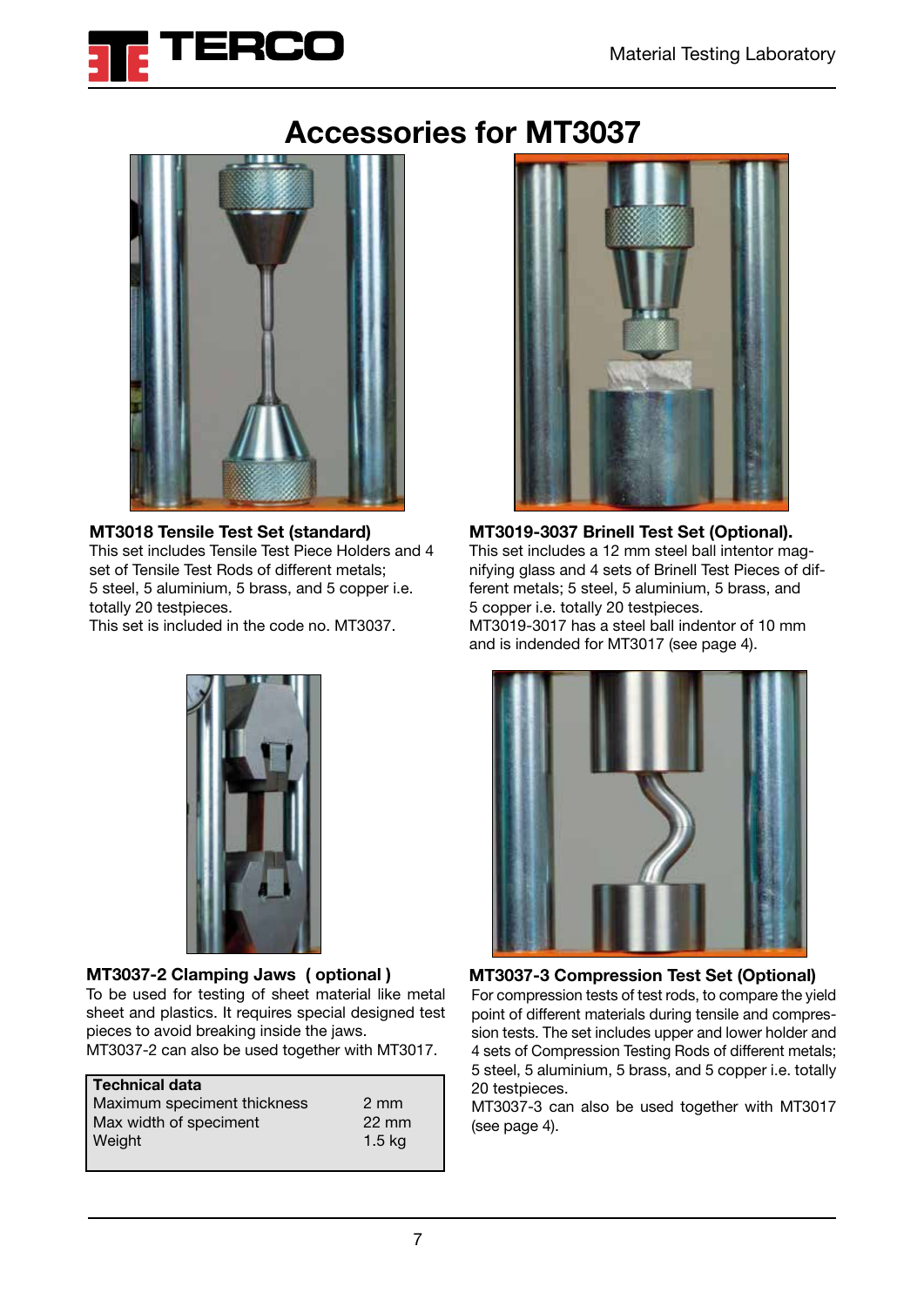

#### **MT3037 comprises:**

#### **Standard equipment**

- Protective Safety Cover
- Tool Box containing
- Sliding Caliper
- MT3018 Tensile Test Set.
- MT3037-1 Computer Interface incl. cable to PC
- Software
- Manual

#### **Technical data**

Max power 50 kN Max movement 150 mm Max speed 5 mm/sec Min speed 0.05 mm/sec

#### **Optional equipment**

- MT3019-3037 Brinell Test Set
- MT3037-2 Clamping Jaws for test of thin metal
- MT3037-3 Compression Test Set
- Additional Test Pieces

Power supply 3-ph. 380 - 415 V 50-60 Hz (MT3037) Power supply 3-ph. 220 - 240 V 50-60 Hz (MT3037 - 235) Dimensions. 620x450x1050 mm Weight. 80 kg

### **Specification of Test Pieces**

#### **Tensile Test Rods**

Diameter: 5.0 mm

MT3018-1, Tensile Test Rods, steel - 5 pcs MT3018-2, Tensile Test Rods, aluminium - 5 pcs MT3018-3, Tensile Test Rods, brass - 5 pcs MT3018-4, Tensile Test Rods, copper - 5 pcs Standard diameter is 5 mm but tensile test rods are also available with 6 mm and 7 mm.

#### **Compression Test Rods**

Diameter: 6.0 mm

MT3037-31, Compression Test Rods, steel - 5 pcs MT3037- 32, Compression Test Rods, aluminium - 5 pcs MT3037-33, Compression Test Rods, brass - 5 pcs MT3037-34, Compression Test Rods, copper - 5 pcs Standard diameter is 6 mm.

5 mm, 7 mm and 8 mm is also available.



**Sets of Tensile Test Roads**

#### **Brinell Test Piece**

Dimensions: 30x30x10 mm MT3019-1, Brinell Test Piece, steel - 5 pc MT3019-2, Brinell Test Piece, aluminium - 5 pc MT3019-3, Brinell Test Piece, brass - 5 pc MT3019-4, Brinell Test Piece, copper - 5 pc



**Brinell Test Piece after Brinell Indent**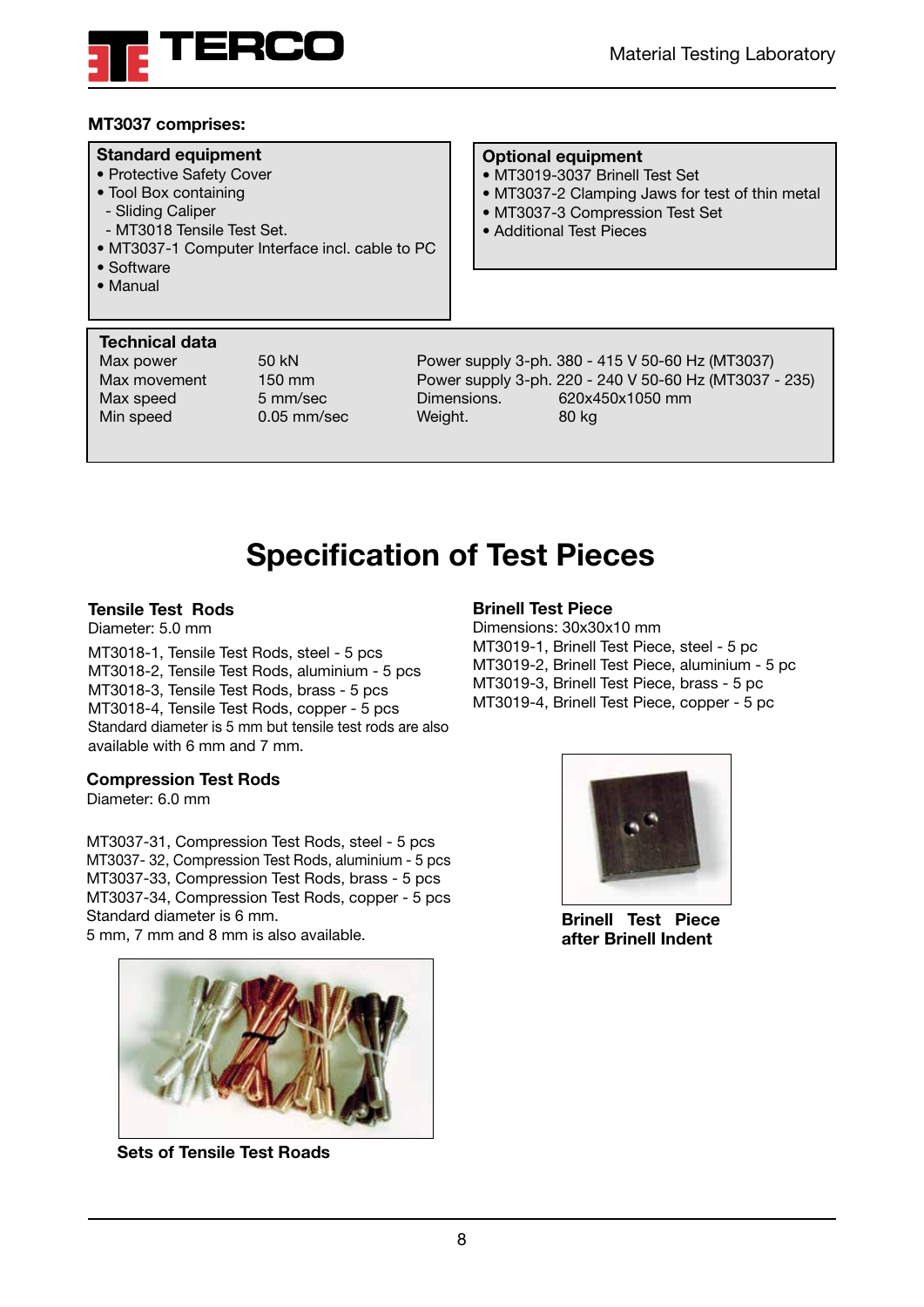

### **MTH500 Rockwell Hardness Tester**



- Measuring the Rockwell hardness of ferrous and nonferrous metals such as hard alloy, carbon steel, alloy steel, cast iron
- Applied in the factories, scientific research institutes and laboratories of colleges etc.
- Fresh design, easy to use, stable display value, convenient maintenance
- Standards conforming to: BSEN10109-96, ISO 6508.2

| <b>Specifications</b>     |                                                 |
|---------------------------|-------------------------------------------------|
| Pre-load                  | 98.1N (10kgf)                                   |
| Total load                | 588.4N (60kgf), 980.7N (100kgf), 1471N (150kgf) |
| Rockwell scales           | HRC: 0-100, HRB: 30-130                         |
| Testing range             | 20~80HRA, 20~100HRB, 20~80HRC                   |
| <b>Testing resolution</b> | 0.5HR Rockwell unit                             |
| Vertical testing space    | Max. 200 mm (7.87")                             |
| Horzontal testing space   | Max. 160 mm (6.30")                             |
| Net weight                | 100 kg                                          |
| <b>Dimensions</b>         | 720 x 225 x 790 mm (max)                        |

#### **MTH500 comprises:**

- Main unit
- Test block HRC incl. certificat 1
- 1/16" ball indenter
	- 1/16" spare ball
- 1 3
- F 60mm flat anvil 1 • F 60mm Vee anvil 1

• Diamond indenter 1

*Note: Only the HRC test block is delivered with the equiment.*

1

### **MTH600 Brinell Hardness Tester**

- Measuring the Brinell hardness of unquenched steels, cast iron, nonferrous metals and soft bearing-alloys etc.
- High testing precision, extensive testing range, automatic load system
- High accuracy, wide measuring range.
- Automatic force loading.
- Standards conforming to: ASTM E-10, ISO 6506.2

### **Specifications**

Test force dwell time 6~99s adjustable Testing range 8~650HBW Vertical testing space Max. 230 mm (9") Horzontal testing space Max. 120 mm (4.7") Net weight 220 kg Dimensions 730 x 230 x 890 mm (max)

Test force 1839N(187.5kgf), 2452N (250kgf), 7355N (750kgf), 9807N (1000kgf), 29420N (3000kgf) Indenter ball diameter 2.5 mm, 5 mm and 10 mm Power supply 220V/110V, 50~60Hz, 2A

#### **MTH600 comprises:**

• 20X microscope 1

- Main unit
- Test bock 10/3000 incl. certificat 1  $\bullet$  F 120mm round flat anvil 1
	- Vee anvil 1
	- Power supply cable 1
- F 10mm hardened alloy ball indenter 1 Dust cover 1



9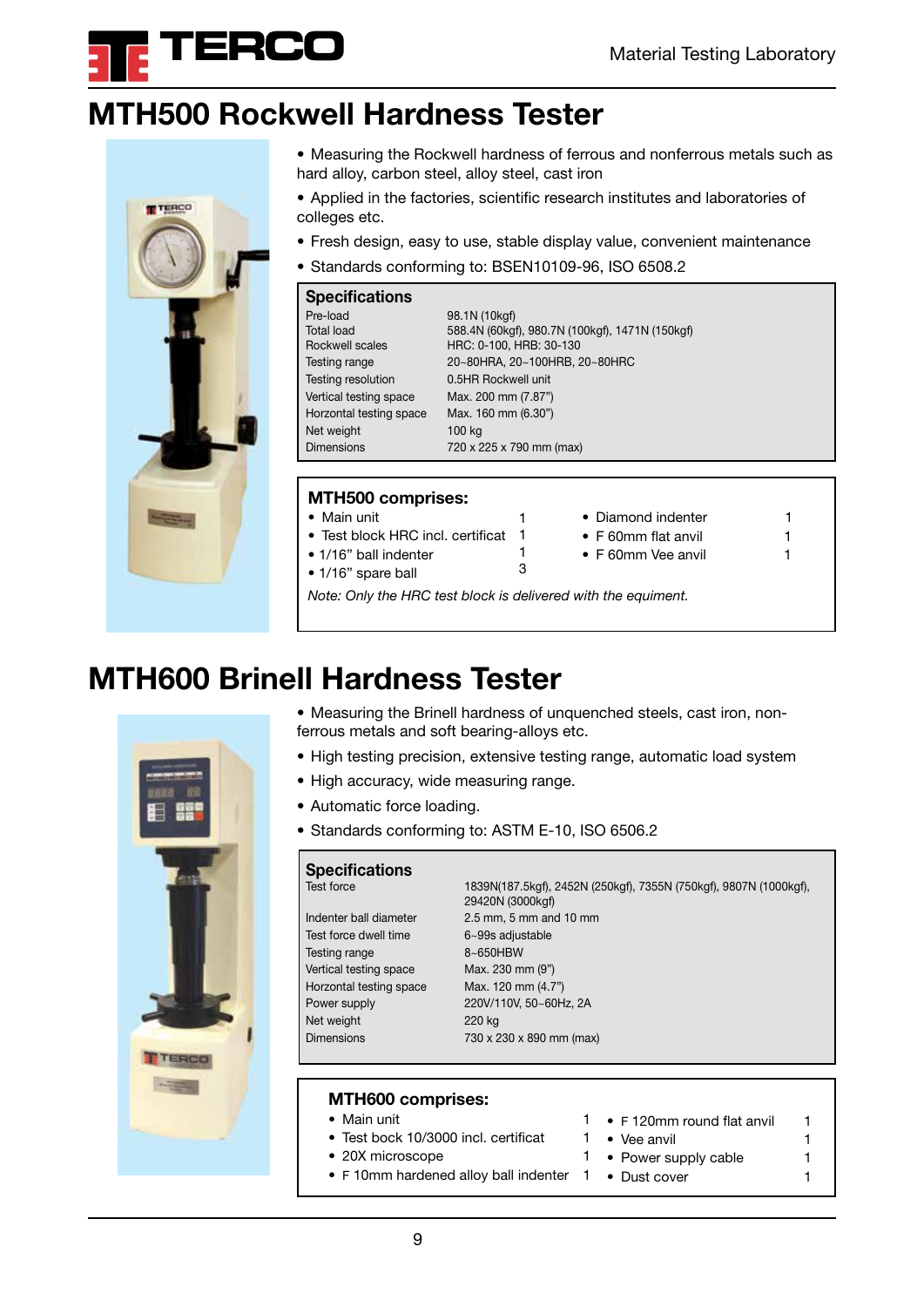

### **MT3012-E Fatigue Testing Machine with PC Interface and Software**

#### **Rotary bending**

With the varying load to which most machines are exposed it is not the static break point but the fatigue limit which decides when a fracture occurs.

Fatigue strength is thus of very great significance in machine design.

MT3012-E provides a simple way of learning the effect of radius of fillet, surface smoothness, etc. on a material subjected to fluctuating flexural stresses.

The machine is delivered with interface to PC and Software.

MT3012-E is driven by a 1-phase asynchronous motor. The number of load changes is read directly on the LCDdisplay as well as the applied force.

The tapered test pieces is attached to a very stable shaft in two spherical ball bearings.

The force is applied to the test piece with a spring and can be varied between 0 and 255 N

Test can be carried out with

- a) Fixed applied force
- b) Fixed deviation

By use of the front panel you can program the test to stop at certain preset values.

This ensure exact measurement and is of great advantage in experiments of a lengthy nature such as recording of a complete Wöhler curves.

By using the included software you can set all parameters and start and stop the machine.

During the test the revolutions, force, limited force and real time diagram will be indicated on the screen.

The events will be recorded and can be printed.

The machine can be used with or without PC.



*Working principle*

MT3012-E has a micro-processor which, on the fracture of the test piece, automatically switch-off the voltage to the motor via a relay. This ensures exact measurement and is of great advantage in experiments of a lengthy nature, such as the recording of complete Wöhler curves.





#### **Examples of experiments**

- Test the fatigue strength of a material subjected to changes in bending stress
- Investigate the effect of the radius of the fillet and suface smoothness
- Record a simple Wöhler diagram
- Determine a Wöhler diagram for different radii of fillet and for different materials

#### **MT3012-E comprises**

- Fatigue Testing Machine
- Tool box containing all the necessary tools
- 5 test pieces of each (tot. 15 pcs)
- Computer Interface
- Laboratory manual

| Test pieces<br>steel | Qty | Radius of Surface<br>fillet | smoothnes |
|----------------------|-----|-----------------------------|-----------|
| 1 (MT3026-1)         | 5   | $0.5$ mm                    | 4 µ       |
| 2 (MT3026-2)         | 5   | 2 mm                        | 4 µ       |
| 3 (MT3026-3)         | 5   | 2 mm                        | $25 \mu$  |

#### **Optional:**

Testpieces in aluminum and brass are available on request.



### **Technical data**

Test piece diameter 8 mm Max. load 255 N Dimension 980x280x460 mm Weight 24 kg

Supply voltage 230V 50-60Hz (MT3012-E) 110V 60Hz (MT3012-E-116) Speed(approx) 3000 rpm resp. 3600 rpm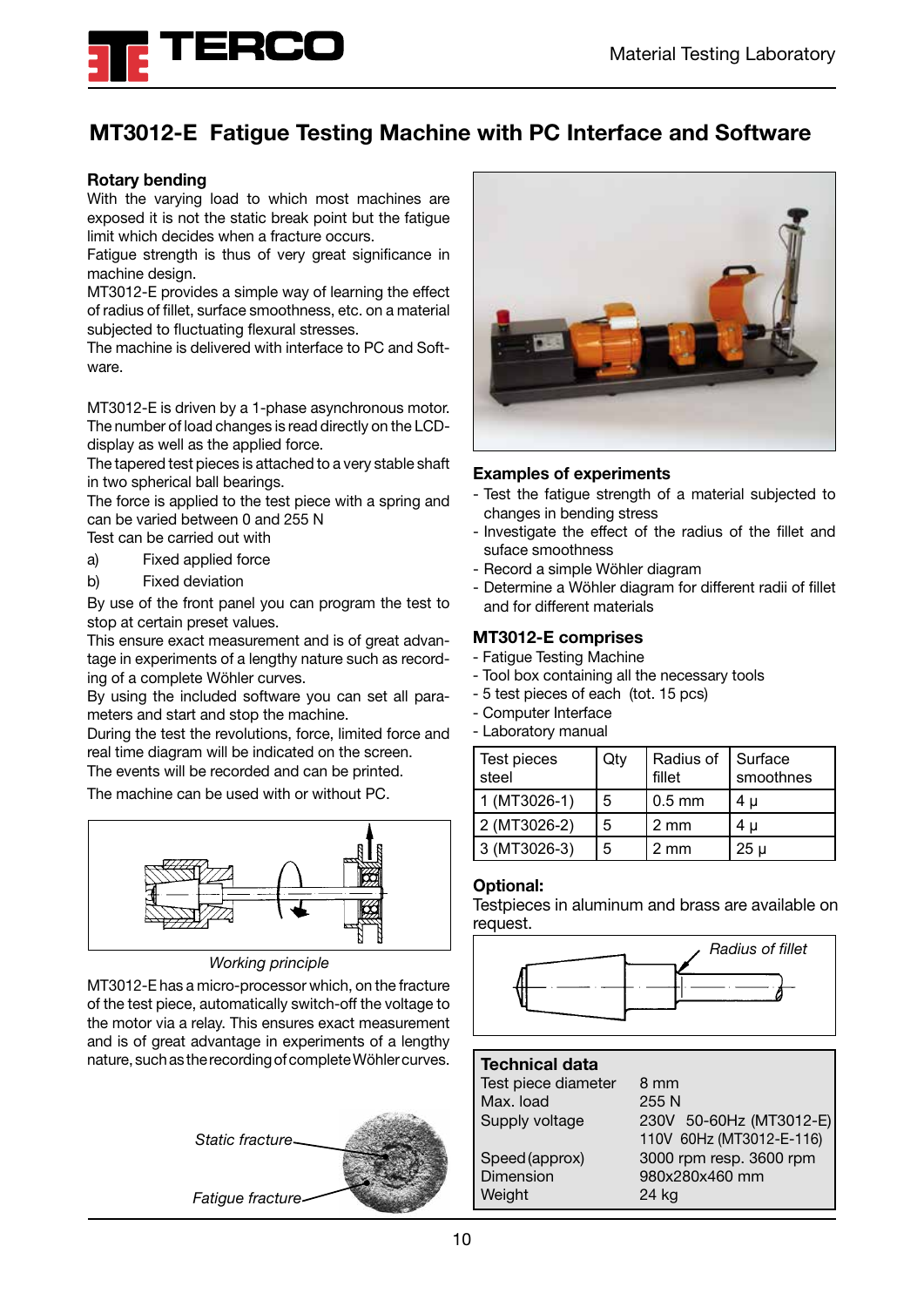

### **MT3016 Impact Tester**



*MT3016 Impact Tester* 

MT3016 is a robust, easily handled bench impact tester (Charpy) made to standard specifications.

It demonstrates in a simple and reliable manner how the impact strength characteristics of a material are affected at, for example, low temperature. This is of great importance for the choice of material in applications subjected to heavy temperature fluctuations.

It is also useful when a teacher wishes to demonstrate how the impact strength of a material is affected by different kinds of heat treatments, e.g. hardening, tempering, and normalizing.

With MT3016 the student can do his laboratory exercises without difficulty.

#### **Description**

The machine has a heavy and stable cast iron mounting with holes for bench attachment. The stand consists of two robust steel bars.

The pendulum is mounted in ball bearings and precision balanced. The test piece supports are hardened and ground. The distance between supports can easily be adjusted. The scale is graduated in joules and shows directly the energy required to break off the test piece. The pendulum is braked with a friction brake.





#### **Examples of experiments**

- Investigate the effect of carbon content on impact strength
- Investigate the effect of temperature on impact strength
- Investigate the effect of normalization on impact strength

#### **MT3016 comprises:**

- -Impact Tester
- 10 sets test pieces of 3 different steel qualities (Tot 30 pieces)
- Laboratory Manual

#### **Test pieces for MT3016**

| l Item no. | Impact Test Piece                     |   |
|------------|---------------------------------------|---|
|            | MT3027-1   Construction Steel (red)   | 5 |
|            | MT3027-2   Engineering Steel (yellow) | 5 |
|            | MT3027-3   Tooling Steel (green)      | h |

| <b>Technical data</b>     |                         |
|---------------------------|-------------------------|
| Max. impact energy        | 15 joule $(1 J = 1 Nm)$ |
| 1 Scale graduation        | 0.1 joule               |
| LR                        | 358 mm                  |
| Dimensions of test pieces | $6x6x44$ mm             |
| <b>Dimensions</b>         | 170x290x615 mm          |
| Weight                    | 30 kg                   |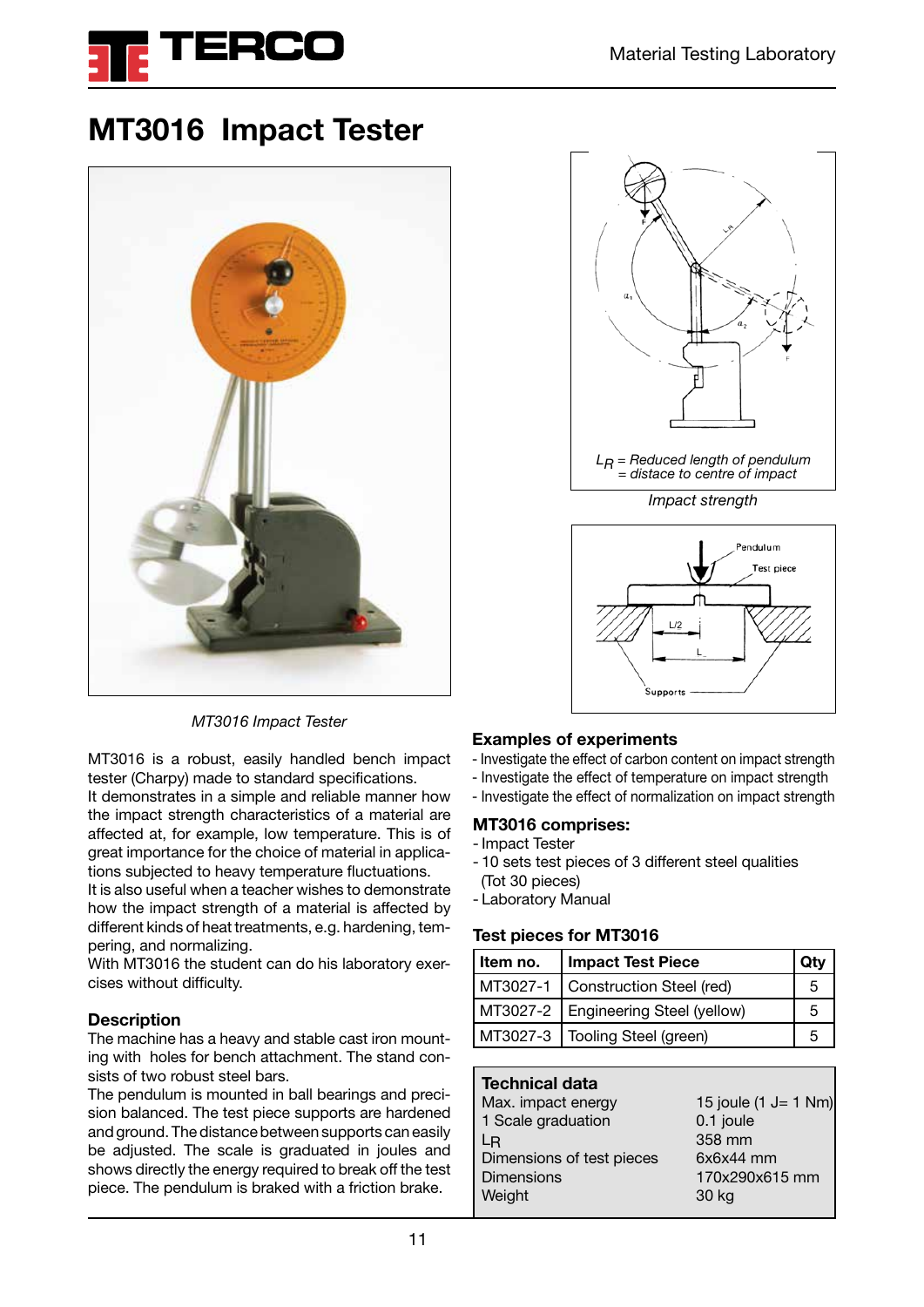

### **Guarantee & Terms**

All overseas deliveries are dispatched in special, made to order wooden crates, extremely sturdy and damage resistant.

The guarantee is valid for 24 months from delivery and covers repair or exchange of parts, defective due to faulty design or workmanship at our factory. Detailed conditions of guarantee are specified in our Terms of Guarantee. Spare parts for 2-5 years of normal operation can be offered on request.

Regular after-sales service is performed by the worldwide network of Terco representatives, along with the advice and support of our engineers.

Commissioning and training is normally offered separately. Special training can be arranged on request either in Sweden or on site.

Terco is ISO 9001 certified

Terco reserves the right to make changes in the design and modifications or improvements of the products at any time without incurring any obligations